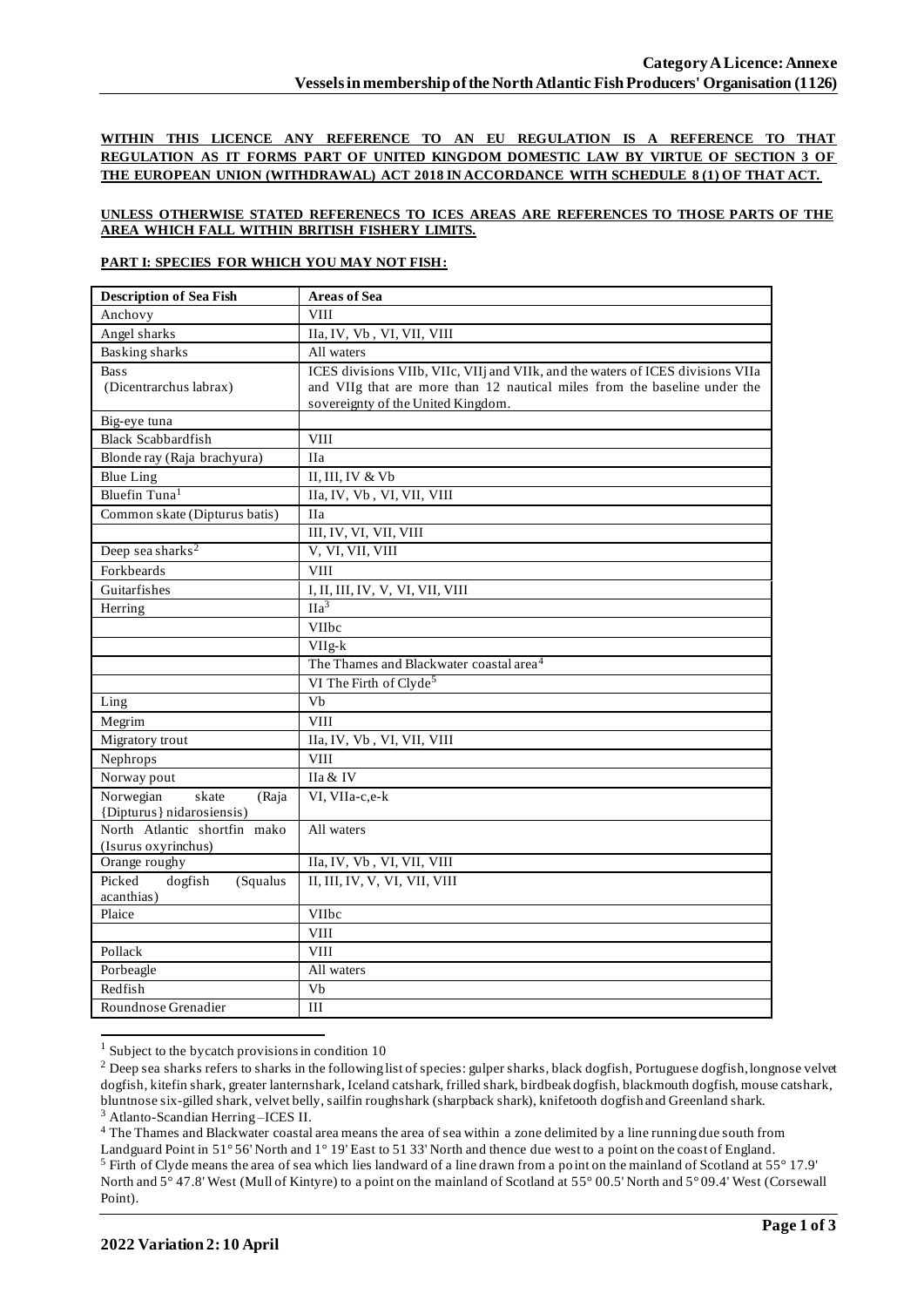| Salmon                          | IIa, IV, Vb, VI, VII, VIII                   |
|---------------------------------|----------------------------------------------|
| Sandeels                        | Scottish Inshore Waters <sup>6</sup>         |
| <b>Skates and Rays</b>          | <b>VIII</b>                                  |
| Small-eyed<br>(Raja<br>ray      | IIa, IV, VIa, VIb, VIIa-c, VIIe and VIIh-k   |
| microocellata)                  |                                              |
| lanternshark<br>Smooth          | IIa, IV                                      |
| (Etmopterus pusillus)           |                                              |
|                                 | I, V, VI, VII, VIII                          |
| Sole                            | <b>VIIbc</b>                                 |
|                                 | <b>VIII</b>                                  |
| Starry Ray (Amblyraja radiata)  | IIa, IIIa, IV, VIId                          |
| Thornback ray (Raja clavata)    | <b>IIIa</b>                                  |
| Tope shark (Galeorhinus galeus) | When taken with longlines in IIa, IV; and in |
|                                 | I, V, VI, VII, VIII                          |
| Undulate Ray (Raja undulata)    | VI                                           |
| White sharks                    | IIa, IV, Vb, VI, VII, VIII                   |
| White Skate (Rostroraja alba)   | VI, VII, VIII                                |
| Whiting                         | <b>VIII</b>                                  |

# **SPECIES FOR WHICH YOU MAY NOT FISH CONTINUED**

| <b>SPECIES</b> | <b>SEA AREAS</b>                                                              |
|----------------|-------------------------------------------------------------------------------|
| Mackerel       | IVa Flexibility box <sup>7</sup> (Seasonal closure 15th February – 31st July) |

# **PART II: QUOTA LIMITATIONS OF TAC STOCKS**

#### **LICENCE HOLDERS ARE REMINDED THAT QUOTA LIMITS ARE IN LIVE WEIGHT.**

For the conversion factors that apply see the bottom of this Annexe.

| <b>TAC SPECIES</b>                  | <b>SEA AREA</b> | OUOTA LIMIT/ MONTH<br><b>(UNLESS OTHERWISE</b><br><b>STATED</b> ) |
|-------------------------------------|-----------------|-------------------------------------------------------------------|
| Greater Silver Smelt                | IIa, IV         | 0.1 tonnes per trip                                               |
| Ling                                | Нa              | 0.1 tonnes per trip                                               |
| Tusk                                | Нa              | 0.1 tonnes per trip                                               |
| Blue Ling                           | IIa & IV        | 0.1 tonnes per trip                                               |
| Small-eyed ray (Raja microocellata) | VIIf-g          | 1.5 tonnes                                                        |

| <b>DEEP-SEA SPECIES</b> | <b>SEA AREA</b>       |
|-------------------------|-----------------------|
| Alfonsinos              | IV, Vb, VI, VII, VIII |
| Black scabbardfish      | IIa, IV, Vb, VI, VII  |
| Forkbeards              | IIa, IV, Vb, VI, VII  |
| Red seabream            | VI, VII, VIII         |
| Roundnose grenadier     | IIa, IV, Vb, VI, VII  |

<sup>&</sup>lt;sup>6</sup> "Scottish inshore waters" means the sea adjacent to the coast of Scotland and to the landward of a limit of 6 nautical miles from the baseline from which the territorial sea is measured, up to the mean high water mark of ordinary spring tides.

 $^7$  Mackerel caught in ICES Division IVa in the periods between 1 August and 15 February shall be recorded against the Western mackerel quota. All other catches of mackerel in ICES Division IVa shall be recorded against the North Sea mackerel quota and shall be subject to any quota limitations set out at **Part II** of this **Annex**.